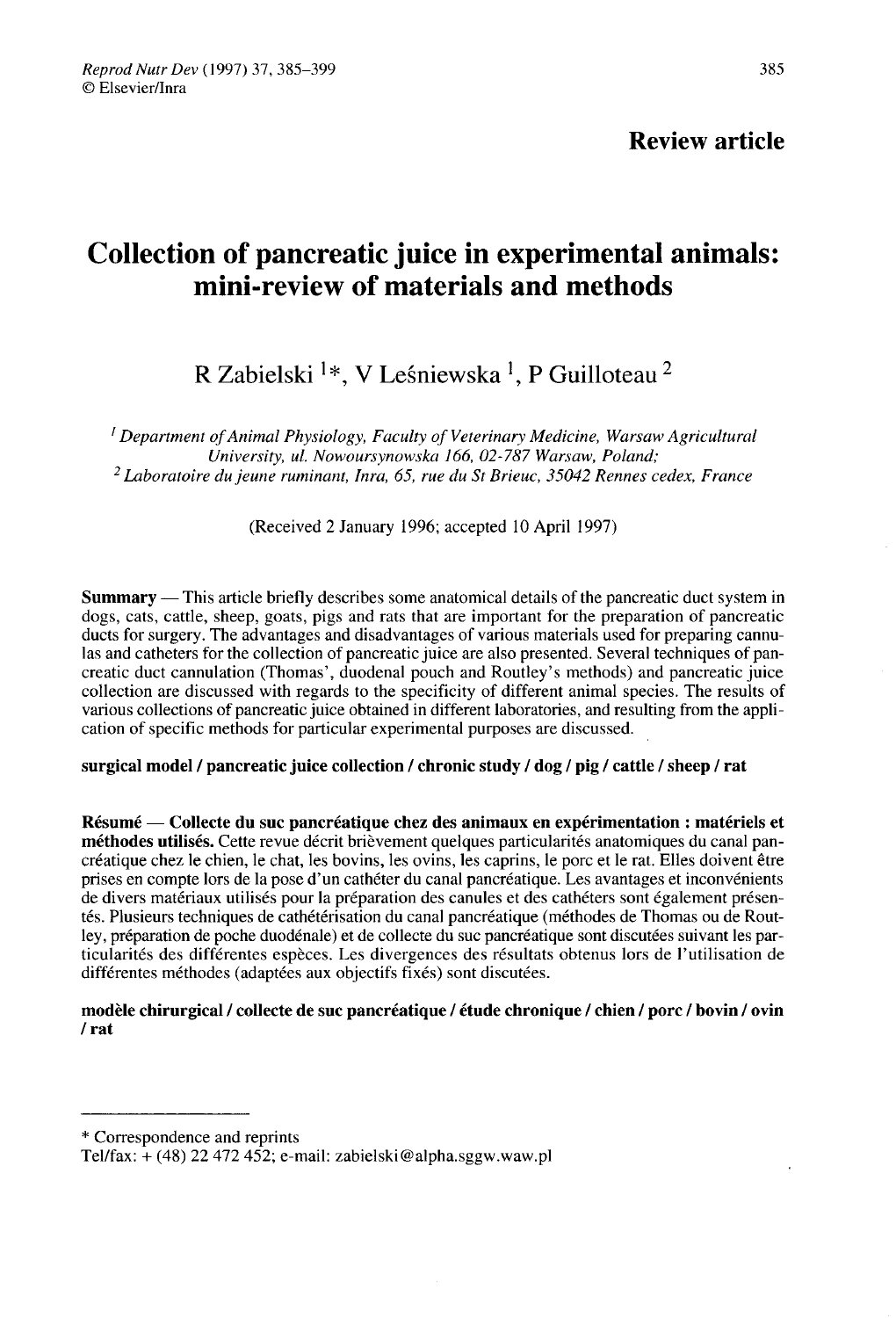## INTRODUCTION

Experimental approaches to investigate the exocrine pancreas function involve both in vivo and in vitro methods. Methods in vivo involve chronic and acute preparation of a pancreatic fistula in experimented animals. Methods in vitro include secretion studies on the isolated perfused pancreas, lobuli, acini or single acinar cells as well as on tissue preparations on a subcellular level. There is currently no universal method, and the specific goal of this study is to define a basic criterion for selecting the most convenient approach. Methods consisting of chronic preparation of pancreatic fistula are the preferred methods to study some of neuro-hormonal relations as well as the nutritional and behavioural aspects. Isolated preparations of the pancreas, lobuli and acini are used to identify more specific effects of a single factor, while cellular or subcellular preparations provide a more in-depth approach to investigate the stimulus-secretion coupling on a molecular level. However, here again whole-animal studies are necessary to verify the physiological relevance of the results obtained in vitro. As an example, despite the abundance of cholecystokinin (CCK) membrane receptors in the pancreas demonstrated in vitro (Le Meuth et al 1993), recent in vivo studies suggest that their physiological importance is overestimated and that the physiological mechanism of CCK action on pancreatic secretion is located in the duodenum (Owyang, 1996; Guilloteau et al, 1997). Considerable progress has been made in the methodology of preparing chronic animal models for exocrine pancreas study. It concerns major advances in the topography of the pancreatic duct system, materials for implantation, surgical techniques as well as methods of collection of pancreatic juice. Some of these aspects are further discussed below.

## PANCREATIC DUCT SYSTEMS IN ANIMAL SPECIES

The pancreas is a relatively fixed organ (with short mesentery) located deep between the duodenum and liver in the right upper part of the abdomen. The whole gland is delicate, richly innervated and vascularized, hence a surgical approach is troublesome. Rough, inpatient cannulation may disturb local blood flow and innervation, damage the pancreatic tissue, and thus produce artifactual results. The exocrine pancreas is composed of pancreatic acini and a branched excretory duct system. Pancreatic acinar cells synthesize, store and release pancreatic enzymes and enzyme precursors into the ducts, and the ductal cells secrete water and electrolytes. The pancreatic excretory duct is a tree-like system; the smallest ducts contact pancreatic acini and combine in intralobular and then perilobular ducts meeting to form a pancreatic duct or ducts that carry the juice out into the duodenum. There are considerable differences between species concerning the topography of the pancreatic duct system. This is caused by the fact that the pancreas develops from the embryonic duodenum by two budlike primordia: dorsal and ventral. Each primordium communicates individually with the duodenum. The duct of the ventral primordium is the pancreatic duct (formerly referred to as the Wirsung's duct) and opens together with the bile duct on the major duodenal papilla. The duct of the dorsal primodium is the accessory pancreatic duct (formerly referred to as the Santorini's duct) and opens on the minor duodenal papilla (Nickel et al, 1979). In the later stages of fetal development, the two pancreatic primordia fuse into one organ, and the duct system evolves in a species specific manner (fig 1).

#### Dog

In the dog, the two pancreatic ducts remain separated (Grahame, 1943; Nickel et al,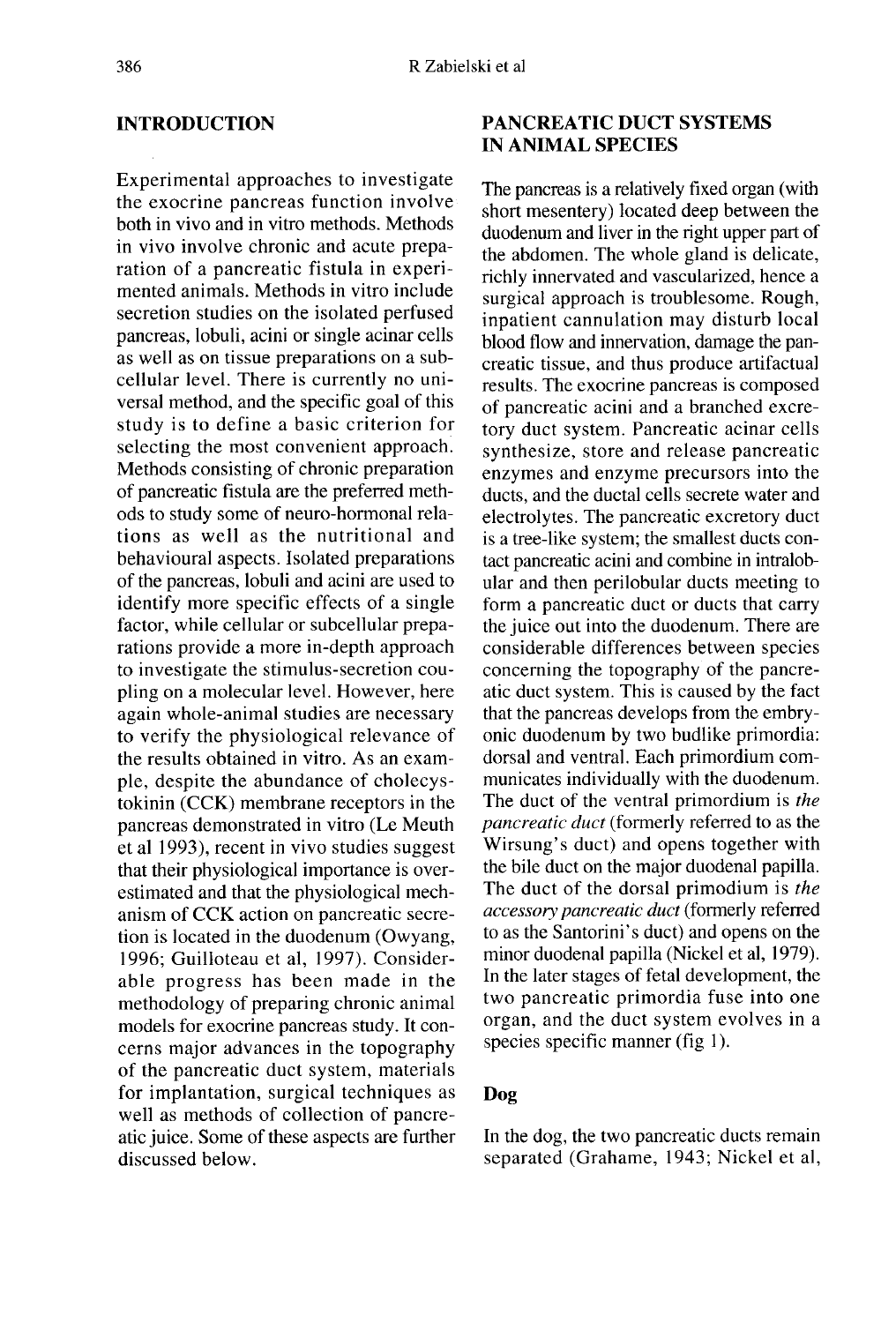

APD: accessory pancreatic duct; PD: pancreatic duct; BD: bile duct; CBD: common bile duct; ?: duct present only in certain animals.

Fig 1. Schematic presentation of the pancreatic duct system in dogs, pigs, cattle, cats, rat and small ruminants.

1979). The pancreatic (Wirsung's) duct that meets the duodenum, together with the bile duct (fig 1) on the major duodenal papilla, is small and secretes a very small amount of pancreatic juice. This duct is ligated in most surgical techniques. A few millimeter frag ment of the pancreatic duct and its orifice can be seen on the lesser curvature of the duodenum, sometimes even without the preparation of the right pancreatic lobe. The accessory pancreatic duct, in fact, is considerably larger than the aforementioned pancreatic duct, and it has its own opening into the duodenum on the minor duodenal papilla. To access Santorini's duct for cannulation, a little preparation between the pancreas and the duodenum a few centimeters distal to the major duodenal papilla is necessary.

### Pig

In the pig, usually only the accessory pancreatic duct is observed (Pierzynowski et al, 1988b; Winnicki, 1994). Vodovar et al (1964), however, have also reported the presence of the pancreatic duct in 18% of the pigs studied (fig 1). Differences in breed may account for these discrepancies. In all reported techniques only the accessory pan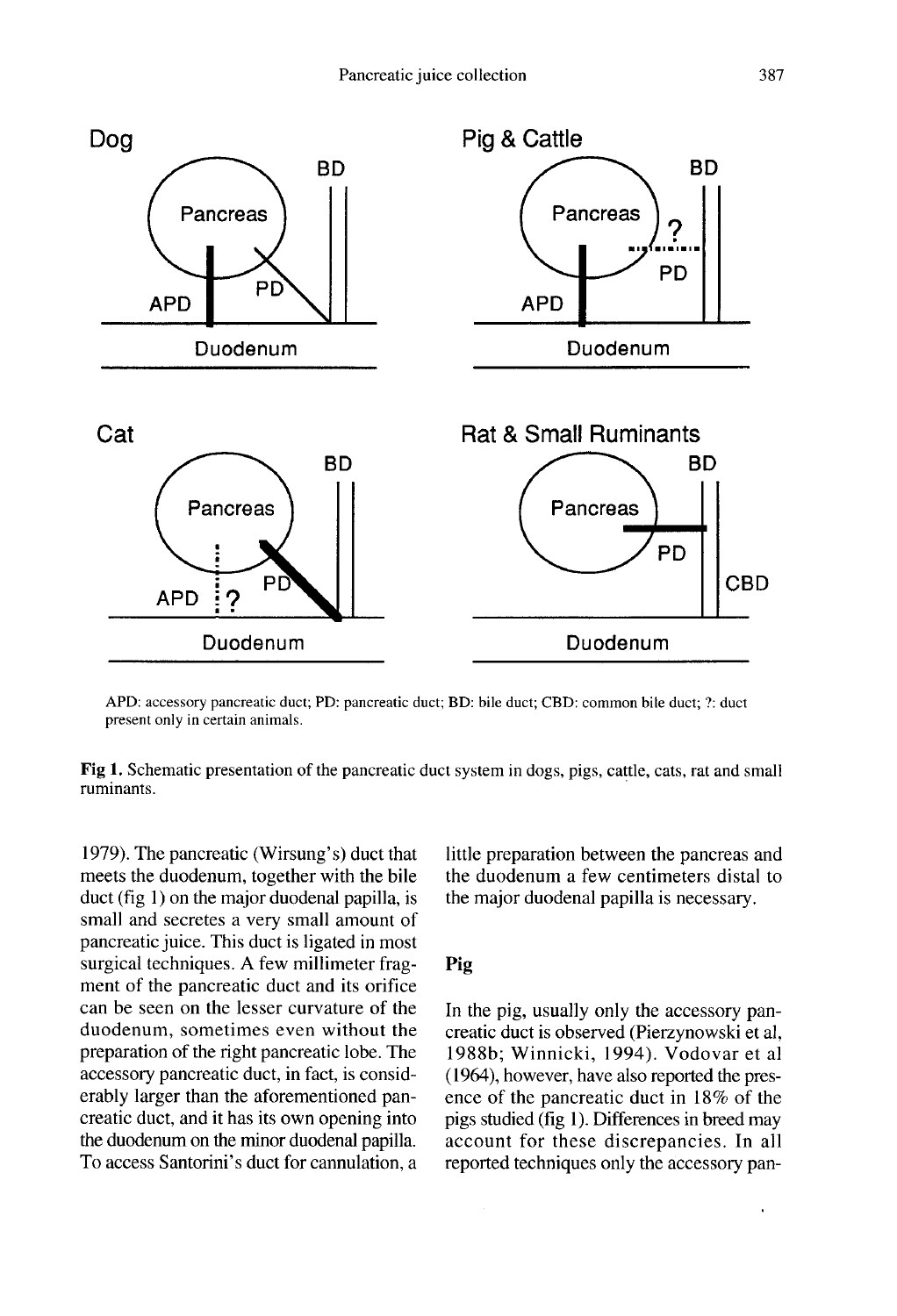creatic duct is accessed. Initially, localization of the accessory pancreatic duct may prove difficult because this duct is buried deeply in the pancreatic tissue and is neither visible nor palpable. The accessory pancreatic duct is exposed for catheterization after gentle preparation of the terminal part  $(1-1.5 \text{ cm})$  of the right pancreatic lobe from the lesser curve of the duodenum.

## **Cattle**

In cattle, both the accessory pancreatic duct and the pancreatic duct(s) may exist (Wass, 1965). However, a considerably larger portion of the pancreatic juice drains through the accessory pancreatic duct. This duct enters the duodenum separately on the minor duodenal papilla, which is located 20 to 40 cm distal to the major duodenal papilla (fig 1). In most of cannulated cows and calves (Friesian, Siementaler and Jersey), the accessory pancreatic duct was hidden between pancreatic lobuli, but its duodenal orifice was palpable in the distal part of the right lobe. Rentgenological studies have revealed that a significant percentage of cattle possesses the pancreatic duct(s), which open(s) into the bile duct (Wass, 1965). This or these small connections are usually not ligated during surgery owing to a difficult surgical approach. St-Jean et al (1992) ligated the tissues between the pancreas and a common bile duct. There was however no difference in pancreatic secretion with or without the ligation. From their description, it appears that all the tissues between the edge of the pancreas and the common bile duct were ligated without first checking if such connections were present. We observed pancreatic juice contamined with bile in about 5% of Friesian calves with cannulated accessory pancreatic ducts.

## **Cat**

In the cat, the pancreatic (Wirsung's) duct exists (Konturek et al, 1970; Nickel et al,

1979). This duct is located in the right pancreatic lobe and enters the duodenum on the major duodenal papilla. An accessory pancreatic duct may also exist in exceptional cases (fig  $1$ ).

## Rat and small ruminants

In the rat and small ruminants (sheep and goat), pancreatic duct(s) join(s) the bile duct to form the common bile duct (fig 1) (Nickel et al, 1979; Waynforth, 1980). In the rat, usually more than one pancreatic duct is present while in sheep and goats, a single thin-walled pancreatic duct is located deep between the lobuli. Cannulation of the pancreatic duct in these species is difficult or even impossible. On the other hand, the bile duct and the common bile duct are easy to localize and prepare. Therefore in these species, cannulation of the common bile duct instead of the pancreatic duct is performed. Such a procedure however requires the ligation of the bile duct just above the pancreatic duct orifice and a way of bypassing the bile into the duodenum.

## MATERIALS FOR IMPLANTATION

The type of material used for catheters or cannulas depends largely on the selected surgical method of catheterization. For the collection of pancreatic juice through a catheter inserted into the pancreatic duct via duodenal cannula (fig 2) a wide Thomastype (Thomas, 1941) stainless steel cannula is recommended. A stainless steel cannula is well tolerated by the tissues and resistant to digestive juices and biting. These cannulas may function properly for several years in dogs. Some researchers have used Thomastype cannulas made of polyvinyl chloride (PVC) or polymethacrylate methyl (PMM) (Perspex, Plexiglas, Metaplex) but these materials seem to be less durable than steel, an important aspect especially in dogs.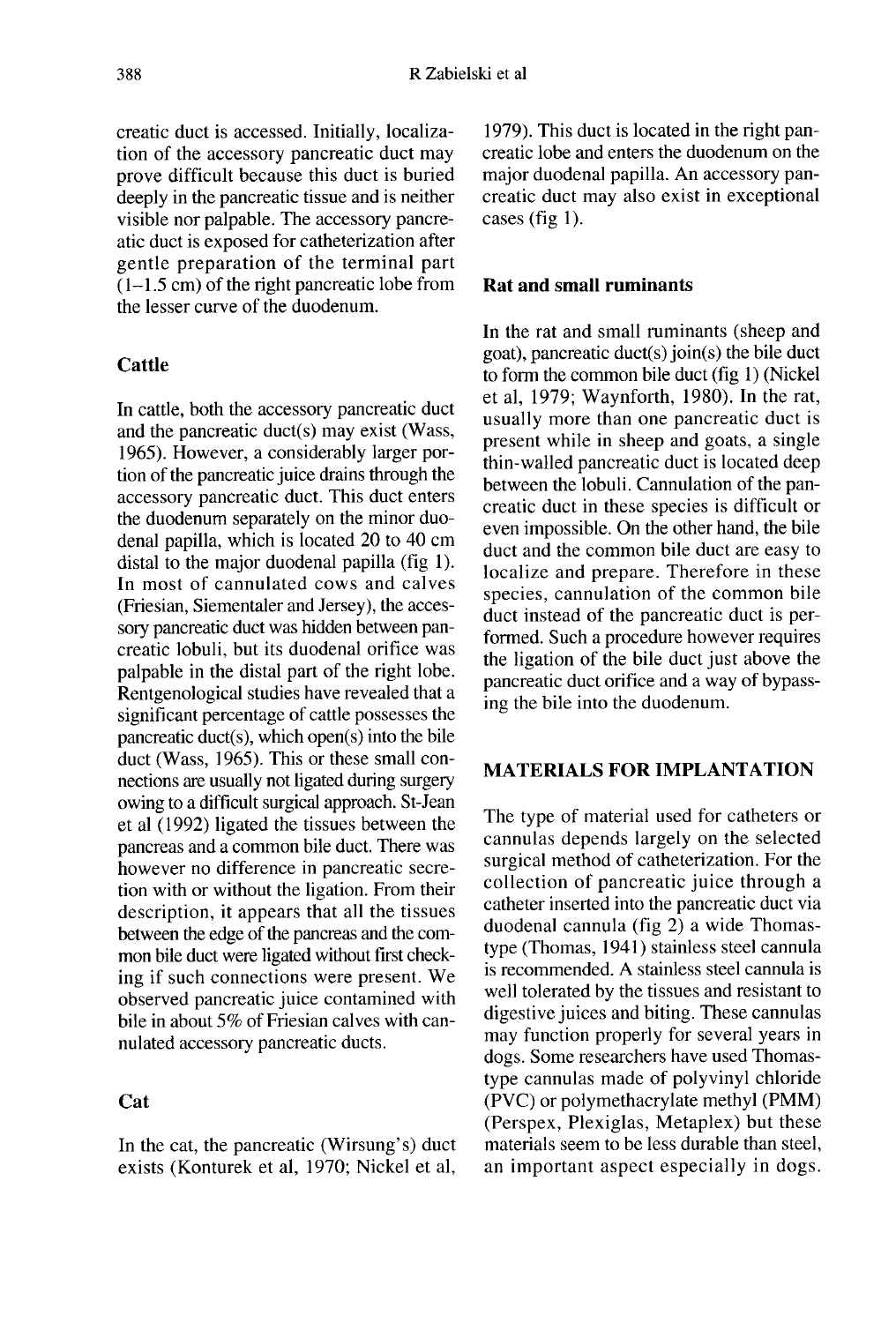

A: Thomas cannula; B: technique for the catheterization of the duct: the top of the catheter is gently bent for easier insertion into the pancreatic duct.

Fig 2. Catheterization of the accessory pancreatic duct via a Thomas cannula in the dog.

Magee and Naruse (1983) successfully used Thomas-type cannulas made of aluminum. Thomas (1941) used short glass tubes inserted through the duodenal cannula into the accessory pancreatic duct. Today, a polyethylene (PE) or PVC tubing is used rather than glass; eg, Magee and Naruse (1983) used the top (last 8-10 cm) of a cardiovascular catheter. Catheters made of PE and PVC are elastic, neutral to the tissues and not fragile.

Several types of tubing (PE, PVC, silicone) are commercially available in a wide range of sizes, which are suitable for preparing catheters for chronic implantation. Teflon tubings (politetrafluoroethylene, PTFE) are not recommended because they have little elasticity and bend easily, although this material is well tolerated by tissues. Silicone and PE are most commonly used. Silicone tubings are very elastic, resistant and very well tolerated by the tissues. This material is available as tubings, plates, powder and glue, and working with the silicone (cutting, glueing and shaping the cannulas) is easy. Thin-walled silicone tubings, however, bend easily (eg, close to the rib or between the abdominal muscles) and may block the flow of juice, the inner and outer diameter should therefore be selected properly. Many researchers have obtained good results with medical grade silicone materials, tubings - Silastic and glue - Medical Adhesive Silicone Type A from Dow-Coming Corp (Midland, USA). PE is a little cheaper than silicone, but presents some of the same faults as teflon. PE is stiff, which may block pancreatic duct flow just in front of the catheter tip inserted into the duct, but it is easier to insert into the duct than the silicone catheter. PE is therefore advisable for acute rather than chronic studies. Tubings made from elastic PVC were less tolerated compared to silicone or PE, although in recent years the tech-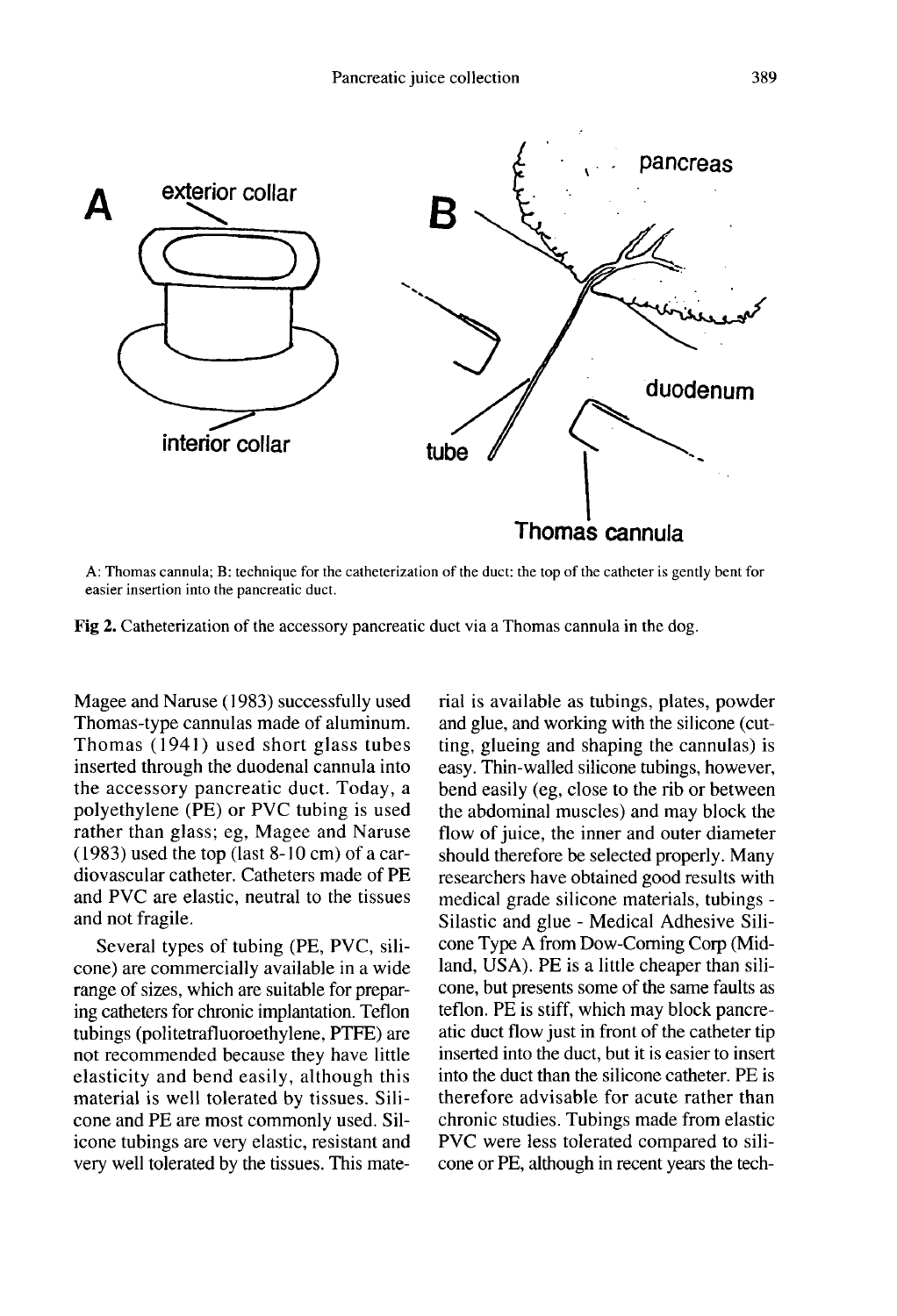|                                                                                               | Thomas' method                                                           | Duodenal pouch method                                                                     | Routley direct method                                                                          |
|-----------------------------------------------------------------------------------------------|--------------------------------------------------------------------------|-------------------------------------------------------------------------------------------|------------------------------------------------------------------------------------------------|
| Method<br>References                                                                          | Thomas, 1941;<br>Scott et al, 1941;<br>Hill and Taylor, 1957             | Dragstedt et al, 1930;<br>Preshaw and Grossman, 1965;<br>Herrera et al. 1968              | Routley et al, 1952; Butler<br>et al, 1960; Corring et al, 1972                                |
| Principle                                                                                     | Temporal intubation of<br>pancreatic duct via a wide<br>duodenal cannula | Preparation of duodenal<br>pouch containing pancreatic<br>duct orifice                    | Chronic implantation of a<br>catheter in the pancreatic duct                                   |
| Reintroduction of juice                                                                       | By natural way, after<br>removing the collection<br>tubing               | By various means of<br>duodenal cannulas                                                  | By duodenal cannula, needs<br>support                                                          |
| <b>Surgery</b><br>Surgical procedure                                                          | Simple, continuity of the<br>tissues minimally affected                  | Extended preparation of<br>tissues, interruption of<br>duodenal continuity                | Simple, precise preparation of<br>pancreatic duct, continuity of<br>tissues minimally affected |
| Postsurgical recovery                                                                         | Smooth (0% mortality)                                                    | High mortality $(25-85%)$                                                                 | Smooth (mortality $<$ 3%)                                                                      |
| Handling of operated animals No special requirements                                          |                                                                          | Frequent cleaning cannulas                                                                | Frequent controlling juice flow                                                                |
| <b>Animals</b><br><b>Species</b>                                                              | Dog, sheep                                                               | Dog, pig, cattle                                                                          | Rat, dog, cat, pig, cattle, sheep                                                              |
| Age                                                                                           | Adult, not recommended for<br>fast growing and fat animals               | Growing and adult                                                                         | Any age including newborns                                                                     |
| Collection of pancreatic juice<br>Start after surgery                                         | 4 weeks                                                                  | Few days                                                                                  | Immediately after catheter<br>implantation                                                     |
| Preparation for collection                                                                    | Catheterization of the papilla None                                      |                                                                                           | None                                                                                           |
| Animal immobilization                                                                         | Severe (Pavlov stand)                                                    | Minimal or unnecessary                                                                    | Minimal or none (animal's<br>own cage)                                                         |
| Juice purity                                                                                  | Pure, non-activated                                                      | Contains duodenal juice<br>$(-10\%)$ , controversial for<br>precise enzymological studies | Pure, non-activated                                                                            |
| Functioning of animal                                                                         | Many years                                                               | Several weeks                                                                             | Several weeks                                                                                  |
| Complications that may<br>exclude animal from studies                                         | Rare, damage of the papilla<br>after unpatient cannulations              | Frequent (see text)                                                                       | Blockage and rejection of<br>the catheter                                                      |
| Applications for a particular study<br>Interdigestive secretion /<br>neurohormonal regulation | Recommended                                                              | Not recommended due to<br>extended tissue preparation<br>during surgery                   | Recommended                                                                                    |
| Feeding studies                                                                               | Not recommended                                                          | Possible                                                                                  | Recommended                                                                                    |
| Gastrointestinal perfusions                                                                   | Not recommended                                                          | Possible                                                                                  | Recommended                                                                                    |
| Long collections (eg, 24 h)                                                                   | Impossible                                                               | Possible                                                                                  | Possible                                                                                       |

Table I. Comparison of the three methods most frequently used for collection of pancreatic juice in experimental animals.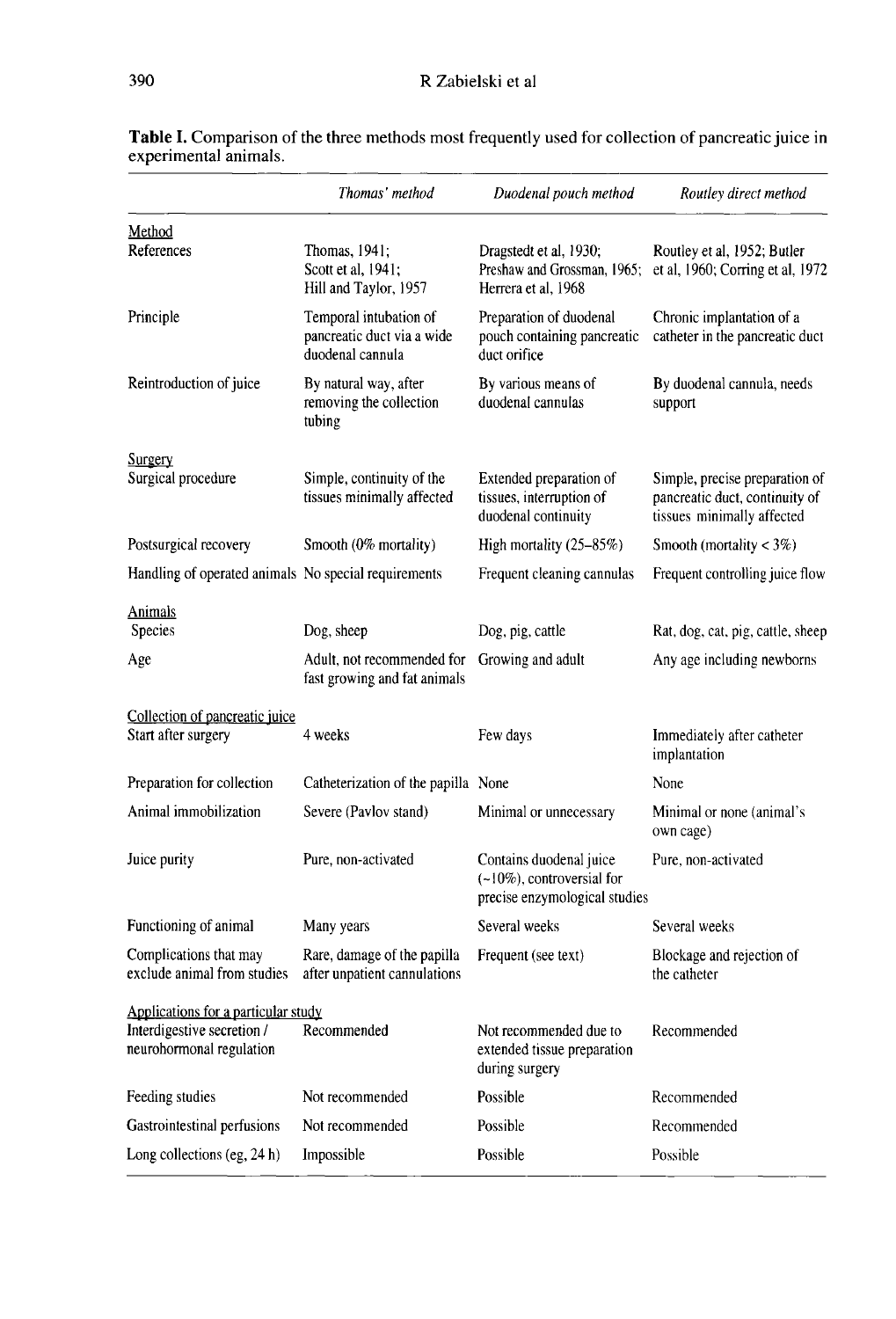## SURGICAL TECHNIQUES AND METHODS OF PANCREATIC JUICE COLLECTION

In general, methods of pancreatic juice collection are based either on the exposure of duodenal papilla for temporary catheterization or on a chronic modification of the pancreatic duct outlet. A brief comparison of these methods is shown in table I.

## Exposure of duodenal papilla

The method proposed by Thomas (Thomas, 1941; Thomas and Crider, 1946) and modified by Scott et al (1941) was a major milestone in the research methodology on exocrine pancreas function. It was and is still often used, mostly for studies on dogs. Surgical approaches in this species consist of a ligation of the pancreatic (Wirsung's) duct, followed by the implantation of a wide Thomas cannula on the greater curve of the duodenum just in front of the minor duodenal papilla (fig 2). Dogs are used for collection of pancreatic juice after a 4-week minimum recovery period for the pancreas to adapt to the ligation of the pancreatic duct and for proper healing around the cannula. Before the experiment, the cannula is opened, and a glass (or plastic) tube is inserted into the duct (fig 2) and fixed to the external collar of the cannula. As the Thomas cannula is left open during the entire collection, this method is not recommended for feeding experiments. Some authors closed the cannula with special corks for feeding experiments; however, owing to increased duodenal motor activity and digesta flow after a meal, it was very dificult to maintain the tubing inside the duct. After the experiment, the tubing is removed from the duct, the Thomas cannula is closed with the cork, and the pancreatic juice enters the duodenum naturally. This is the main advantage of the Thomas method, since the smooth reintroduction of normal pancreatic juice flow between experiments causes many difficulties with the other methods. Another advantage is that the juice collected is not contaminated with bile, duodenal and gastric secretions and is non-activated by enterokinase. The implantation of Thomas cannula is simple, intestinal continuity and innervation are maintained, and postsurgical complications are very rare. On the other hand, catheterization of the pancreatic duct before the experiment needs some experi ence. The structure of the duodenal papilla is very delicate, and once the papilla is damaged it may seriously hinder subsequent catheterizations. Several months after surgery, the papilla may move from the centre of the Thomas cannula disabling catheterization of the duct entirely (usually when the cannula has been implanted in too young a dog). The animal must be immobilized in a stand for juice collection, therefore previous training of the animal is necessary; however, once trained, a dog may be used successfully for many years. This method is not recommended for young fast growing, and restless or mobile animals (eg, piglets, beagle dogs). Hill and Taylor (1957), and later Magee (1961), modified this method for collection of pancreatic juice in sheep. In this species, the Thomas cannula was implanted in the duodenum in front of the common bile duct orifice. The bile duct was ligated just above the pancreatic duct orifice and anastomosis between the gallbladder and duodenum (Hill and Taylor, 1957) or jejunum (Magee, 1961) was performed in order to reintoduce bile.

## Modification of pancreatic duct orifice

Pavlov initiated methods for modifying the pancreatic duct orifice (Markowitz, 1954). His method became classic at the beginning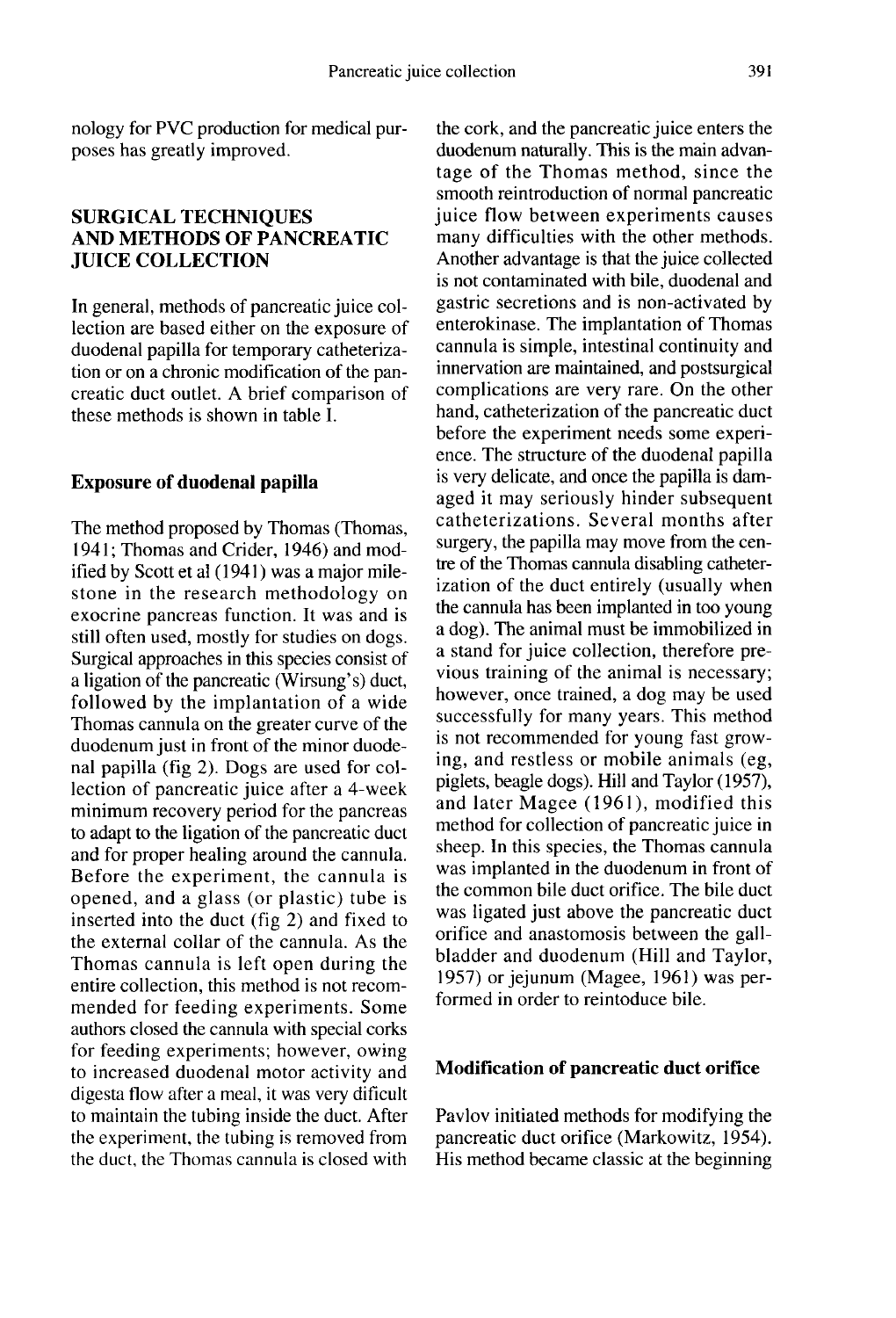of this century, although it had some serious disadvantages. Namely, the pancreatic juice was not reintroduced into the gastrointestinal tract, thus the dogs lost water, electrolytes and enzymes and died within a few weeks. Proteolytic enzymes were activated by contact with the duodenal mucosa and caused tryptic ulceration of the skin around the transplanted fragment. Dogs tended to lick the secretion and induced ascending duct infection. Pavlov's idea of preparing a chronic pancreatic fistula has been subsequently improved by many investigators. The most essential approaches were proposed by Dragstedt et al ( 1930) and Routley et al ( 1952).

### Methods using the formation of a duodenal pouch

Dragstedt et al (1930) described a new type of pancreatic fistula preparation in the dog. Their method consisted in preparing a large pouch from the upper duodenum, the pylorus was joined to the upper duodenum and the common bile duct was transplanted into either the stomach or upper jejunum. Secretions from the pouch were evacuated by a cannula. In following modifications, the size of duodenal pouch was markedly reduced, thus leaving the region of the pylorus, proximal duodenum and the orifice of the bile duct untouched. The modification by Preshaw and Grossman (1965) became the standard method for decades for studies in dogs and other species. In the dog, according of Pershaw and Grossman, a few milliliter-large duodenal pouch containing the orifice of the accessory pancreatic duct was formed. The duodenal pouch was connected with the duodenum by means of a small metal cannula. Another wide metal cannula was implanted into the duodenum vis-à-vis the outlet of the smaller cannula. After surgery the wide cannula was kept closed, and was opened only for collection of pancreatic juice. Although the surgical



Top: A stainless steel cannula constructed by Herrera with plugs: left plug for closing cannula between the experiments, right plug used during pancreatic juice collection to prevent digesta outflow from the duodenum. Bottom: duodenal pouch with implanted Herrera's cannula.

Fig 3. Herrera's method.

procedure was more complex than that proposed by Thomas, the collection of juice was simple: after opening the wide cannula, one end of a metal tubing was inserted into a cannula draining the pouch and the other end was connected to collecting bags. In later modifications of this method, the two separate cannulas were replaced with a single T-shape metal cannula (fig 3) by Herrera et al ( 1968). After minor adaptations, this method was applied for pancreatic juice collection in cattle (Ternouth and Buttle,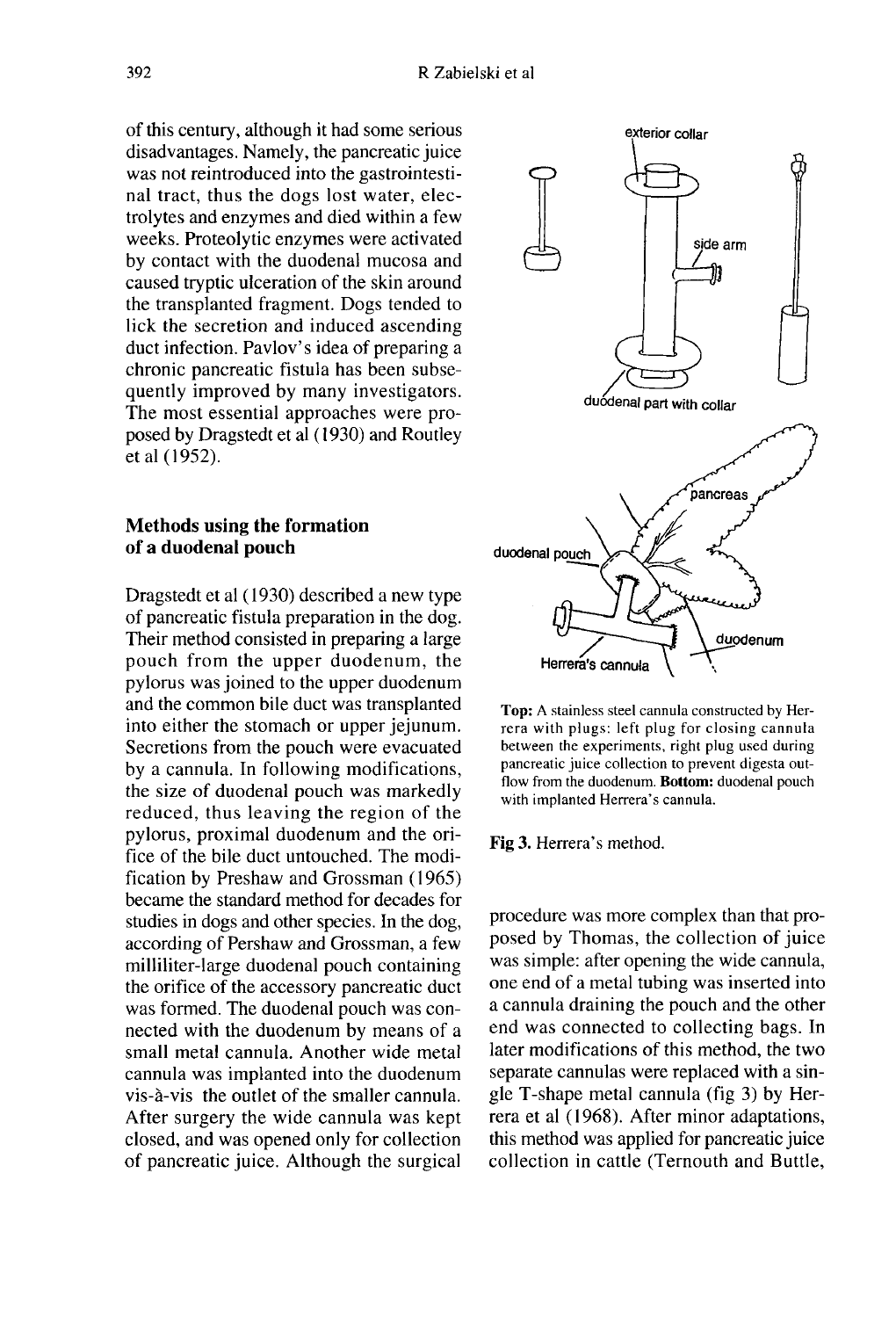1973; St-Jean et al, 1992) and pigs (Zebrowska et al, 1983; Hee et al, 1985; Gabert et al, 1996). Aliev (1974) proposed the implantation of a plastic re-entrant cannula instead of a Herrera-type cannula in pigs.

Many complications arising from preparation of the duodenal pouch have been reported. The extensive surgical procedure caused high postoperative mortality, ie, 25 to 85% in operated dogs (Teyssen and Niebergall-Roth, 1996). After a certain time, the majority of operated animals developed avascular necrosis of the duodenal pouch, ulceration through the wall of the pouch, leakage from the pouch and duodenum, formation of a functional fistula between the pouch and duodenum, and precipitation of calcium salts inside the cannula (Herrera et al, 1968; Stening, 1969; Temouth and Buttie, 1973). For these reasons, Stening (1969) and St-Jean et al (1992) introduced several modifications to the cannula construction and surgical procedure.

The pancreatic juice collected by means of pouch methods was not pure: it contained about 10% duodenal juice and the enterokinase produced by the duodenal pouch activated trypsinogen to trypsin in the pancreatic juice. Moreover the continuity of the duodenum was disrupted thus considerably affecting the duodenal motility and duodeno-pancreatic neural reflexes. Despite these drawbacks, pouch methods are often used in several animal species. The maintenance of the cannulas is simple. Flushing the cannulas with saline once or twice a week seems to prevent the blockage and subsequent complications. Animals could be kept only minimally restrained in their cages during the entire collection (it is especially important in chronic studies on pigs). Besides this important ethical aspect, in animals prepared with duodenal pouches, it was possible to perform feeding studies and, with Herrera-type cannula, intraduodenal perfusions as well. The duodenal pouch methods are recommended by some authors for longlasting experiments, eg, 24 h (Teyssen and Niebergall-Roth, 1996).

#### Chronic implantation of the catheter into the pancreatic duct

The technique proposed by Routley et all ( 1952) was based on the chronic implantation of an elastic catheter into the pancreatic duct. This method was used for studies in dogs (Routley et al, 1952) and after modifications in cows (Butler et al, 1960; Pierzynowski et al, 1988a), calves (McCormick and Steward, 1966; Zabielski et al, 1992), sheep (Pierzynowski 1983; Kato et al, 1984), goats (Naranjo et al, 1986) piglets (Corring et al, 1972; Pierzynowski et al, 1988b), pigs (Winnicki, 1994), cats (Konturek et al, 1970) and rats (Waynforth, 1980; Green and Miyasaka, 1983; Onaga et al, 1993; Ormai et al, 1986).

In the dog, according to Routley et al ( 1952), after ligation of the pancreatic duct, the accessory pancreatic duct is cannulated with a polyvinyl resin plastic tubing bypassing the pancreatic duct sphincters. To this purpose, the duct was separated from the adjacent tissues near its duodenal orifice and incised. The catheter was inserted into the duct and attached by means of ligatures (fig 4). The free end of the catheter was exteritorized through the right flank of the abdomen. A similarly constructed catheter was implanted into the stomach and its free end was exteritorized. The two free ends of the catheters were joined in a shunt after surgery to allow for the reintroduction of juice into the GI tract. For collection, the loop was disconnected and the gastric catheter was plugged. This method was successively improved. Butler et al (1960) implanted a polyethylene catheter for reintroduction of the juice into the duodenum instead of the stomach to avoid degradation of pancreatic enzymes. They also protected the pancreatic catheter with a polyethylene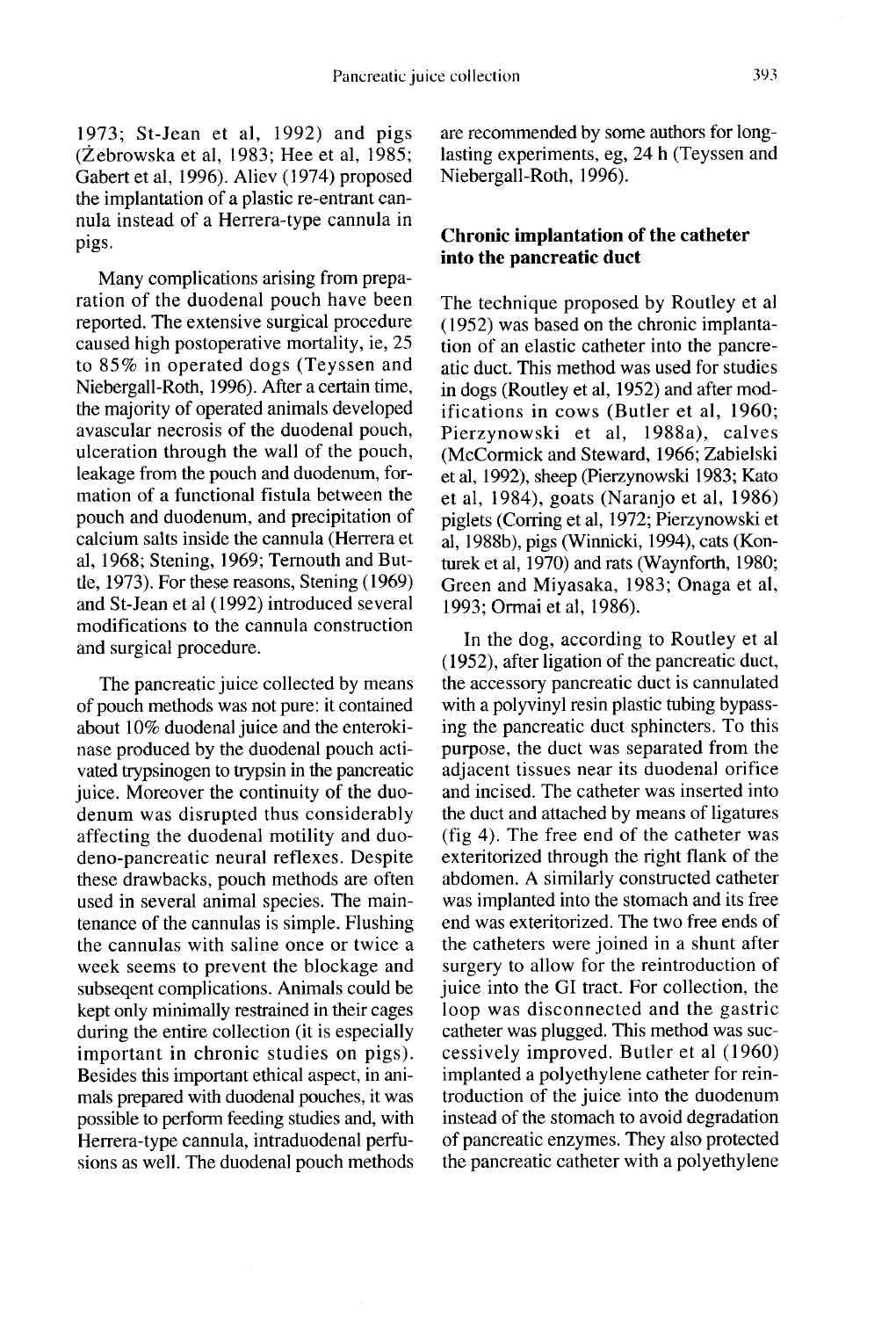

A: perforated T-shape duodenal cannula for smooth reintroduction of pancreatic juice; B: implantation of pancreatic duct cannula. A guide cannula was used to protect the thin silicone tubings implanted in newborn piglets. In older piglets and in calves this guide cannula was not used.

Fig 4. Modification of Routley's method according to Pierzynowski et al (1988) for pancreatic juice collection in young pigs.



A: Pierzynowski (1983) ligated the bile duct and inserted the catheter into the gall bladder for bile collection. The other catheter was inserted into the common bile duct for pancreatic juice collection. Pancreatic juice and bile were reintroduced by two separate cannulas into the duodenum and jejunum respectively; B: Naranjo et al (1986) ligated the bile duct and then implanted three catheters; one into the bile duct for collection of bile. and two into the common bile duct for collection of pancreatic juice and for reintroduction of juice and bile.

Fig 5. Example techniques of bile ducts cannulation for bile and pancreatic juice collection in sheep  $(A)$  and goats  $(B)$ .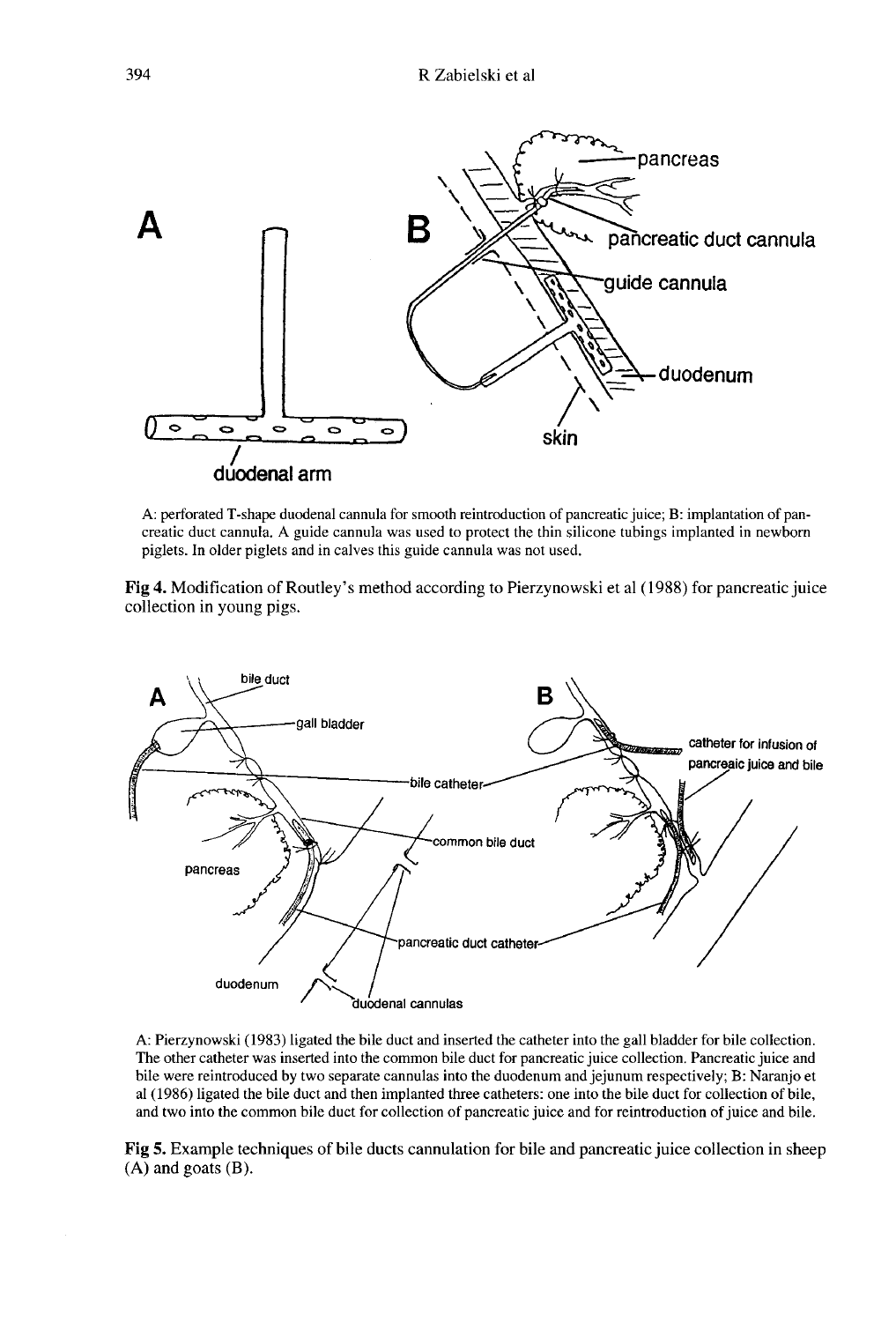guide cannula. In further studies, where silicone tubing was used instead of polyethylene, a guide cannula was not used. However, Pierzynowski et al (1988b) used one in newborn piglets (fig 4). Routley's method<br>has also been adopted in sheep adopted in (Pierzynowski, 1983; Kato et al, 1984) and goats (Naranjo et al, 1986) (fig 5) as well as in rats (Green and Miyasaka, 1983; Ormai et al, 1986; Onaga et al, 1993).

Collection of pancreatic juice using Routley's method presents several advantages in comparison with pouch techniques. These benefits include the reduction of surgical trauma and the fact that the gut tissue remains virtually intact, thereby retaining intestinal innervation and motility. As a result the animals are able to eat soon after recovery from the anesthesia. Routley's method can therefore be applied to young animals, since neonates cannot tolerate the long period of postoperative starvation required by the pouch technique (Pierzynowski et al, 1990). Moreover, this method permits collection of pure, non-activated pancreatic juice, similar to the Thomas method, but in contrast to the latter the collections can start soon after the surgery. Restraint in Pavlov cage for collection is unnecessary and the entire study could be undertaken on a freely moving animal in its own cage (McCormick and Steward, 1966; Pierzynowski et al, 1988a; Zabielski et al, 1993).

Routley's catheters function for 2 to 3 months if they are cared for properly. This is much shorter compared to Thomas cannulae. We know from Pavlov's studies that, in catheterized animal, the collected pancreatic juice must be reintroduced into the duodenum, and this is the major problem with Routley's catheters. The most frequent cause of catheter failure is a reflux of a duodenal content into the pancreatic catheter and pancreatic ducts leading to a blockage of juice flow. This is due to the bypass of the pancreatic duct sphincter. In our trials, substitution of natural sphincters for one-way

valves was ineffective (Zabielski, unpublished). Better results were obtained with permanent collection of pancreatic juice in a retention container and continuous reintroduction of the juice by means of a peristaltic pump in sheep (Kato et al, 1984) and rats (Onaga et al, 1993). In this method, the animal was kept in a metabolic cage, and a persistaltic pump pumped the juice back into the animal at a low constant speed. Adequate pumping rate is difficult to assess, since pancreatic secretion shows marked circadian oscillations (Magee and Naruse, 1983; Onaga et al, 1993; Zabielski et al, 1993). Therefore the dead space of the tubings and the retention container is large, ie, about 5 to 20% of daily secretion. This fact raises the question of the activity of pancreatic enzymes infused back to the animal. Attempts have also been made to employ more complicated servomechanisms to adjust the rate of juice infusion to the rate of juice secretion (for details, see next section). Another option to solve the problems of reintroduction of the pancreatic juice consisted in a silicone T-shape perforated duodenal cannula (fig 3) introduced by Pierzynowski et al ( 1988b). The long perforated arm of the cannula implanted in the duodenal lumen almost completely prevents the increase of pressure in the arm connected to the pancreatic catheter. Perforated T-cannulas were successfuly used in piglets and calves of different ages (Pierzynowski et al, 1988b; Zabielski et al, 1992, 1993). They were also used to reintroduce bile in sheep; however, reintroduction of pancreatic juice by means of a perforated T-cannula in rats and sheep failed, probably because of the low rate of juice secretion and its high viscosity (Zabielski, data unpublished).

## COLLECTION OF PANCREATIC JUICE

Usually the pancreatic juice is collected into a small vial (attached to the animal's flank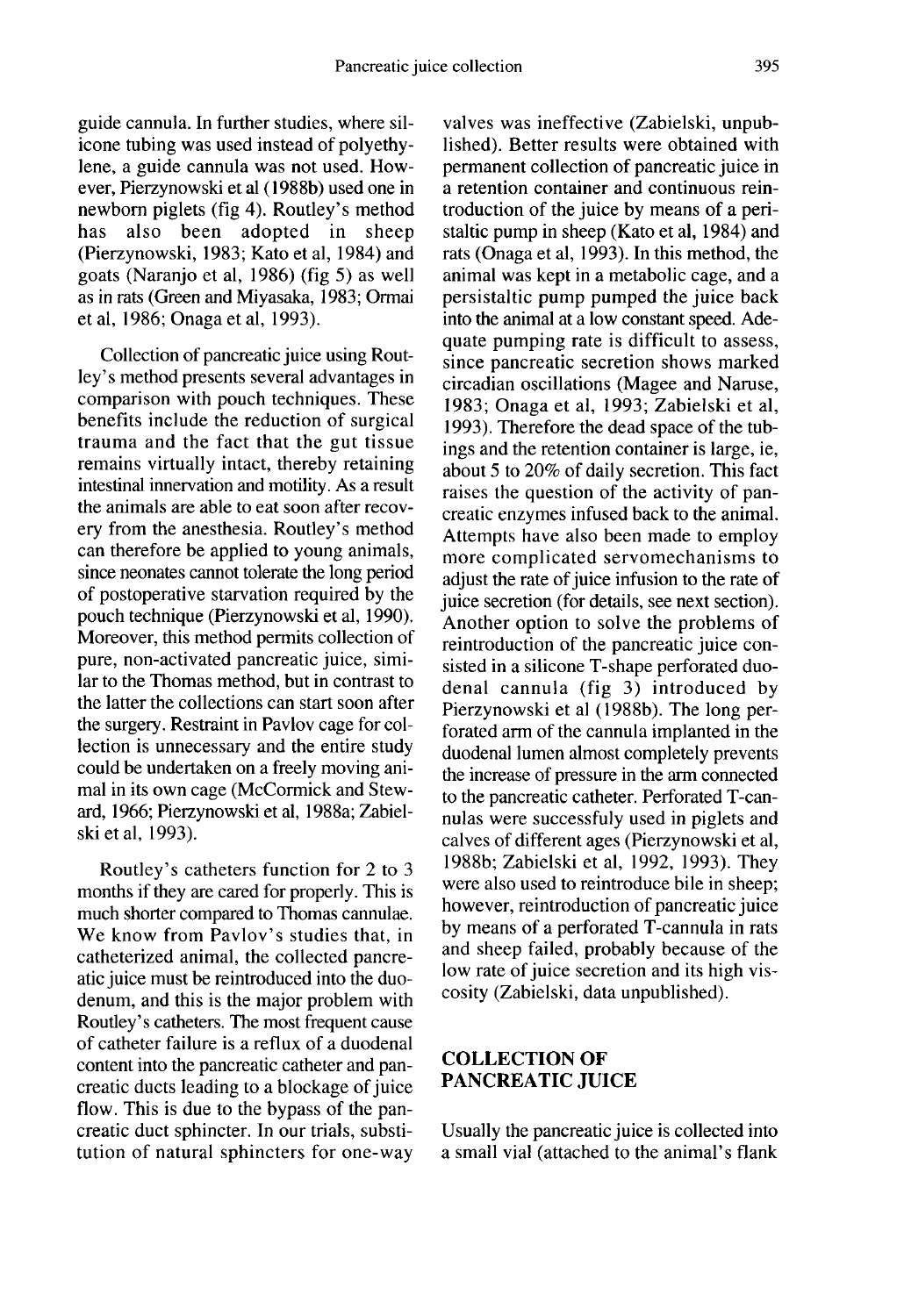or nearby) held in ice and vials are changed manually. Either the volume or weight of the collected juice is measured and after sampling a small portion for the analysis (bicarbonate, total protein, activity of pancreatic enzymes), the remainder is infused back into the animal. In rats, owing to low secretions, the juice is collected in thin tubings held on ice. The reintroduction of pancreatic juice at the rate of secretion is impor tant. Besides its well recognized enzymatic and homeostatic activity, pancreatic juice seems to be an important regulator of intestinal microflora (Pierzynowski et al, 1992). Moreover, a feedback regulation of pancreatic juice was observed in most of examined species (Magee, 1991).

Fraction collectors are often used to reduce manual work; this, however, may increase the dead space of the collection tubings. For precise and high resolution measurements of juice secretion dynamics, a variety of flowmeters have been built. These tools work on a short-circuit (Naruse et al, 1992) or photoelectric principle (McCormick and Stewart, 1966). Care should be taken with the power supply in short-circuit tools, since DC current and AC current of lower frequencies may affect pancreatic juice protein. The analog data from the flowmeter can be converted to digital and stored on the computer hard disk for further analysis (Naruse et al, 1992, Kiela et al, 1996). By means of these tools, several important data have been obtained conceming the kinetics of daily pancreatic secretion (circadian and ultradian rhythms, effects of meal), and the influence of regulatory peptides given in small, physiological-like doses (Itoh et al, 1980; Naruse et al, 1992, Guilloteau et al, 1997, Kiela et al, 1996).

A few servomechanism devices for the collection, measurement and reintroduction of pancreatic juice have been built in order to investigate pancreatic secretion under conditions as close to physiological as possible. These tools were usually equipped

with a flowmeter and a device for infusion of pancreatic juice into the duodenum at the rate of juice secretion (Itoh et al, 1980; Juste et al, 1983; Le Dréan et al, 1997). All functions of the apparatus reported by Le Dréan et al (1997) collection of juice, sampling 8% of juice secretion, and infusion of the remainder back to the animal, were automated and controlled by computer. Thus, a daily profile of pancreatic secretion for a long period (limited only by computer memory capacity) can be obtained, giving the possibility to investigate physiological pancreatic rhythms and to perform developmental and nutrition studies. The movement of the animal in the cage, however, is limited by the length of the extension tubes, and the collecting system still has a non-negligible dead space (about 30 mL). Nevertheless, we think that it is worthwhile to develop and perfect such systems. A small flowmeter attached to the animal's flank, connected directly to the implanted catheters, with a maximum 1 mL dead space, and a system for frequent sampling of pancreatic juice would constitute an optimal solution.

## SECRETION OF PANCREATIC JUICE IN ANIMALS PREPARED WITH DIFFERENT METHODS

We are aware that the comparison of pancreatic juice parameters may be substantially influenced by many factors including diet, age, breed as well as by differences in the analytical methods used in the different laboratories (Wensing and Counotte, 1995). Therefore for illustrative purposes, we recommend the comparison studies: pouch vs Thomas method (Lee et al, 1986) and pouch vs Routley's method (Gabert et al, 1996, 1997) undertaken in the same laboratory.

Lee et al (1986) showed that the mean length of pancreatic secretory and duodenal motility cycles in dogs fitted with Herrera cannulas was significantly shorter than that of dogs fitted with Thomas cannulas.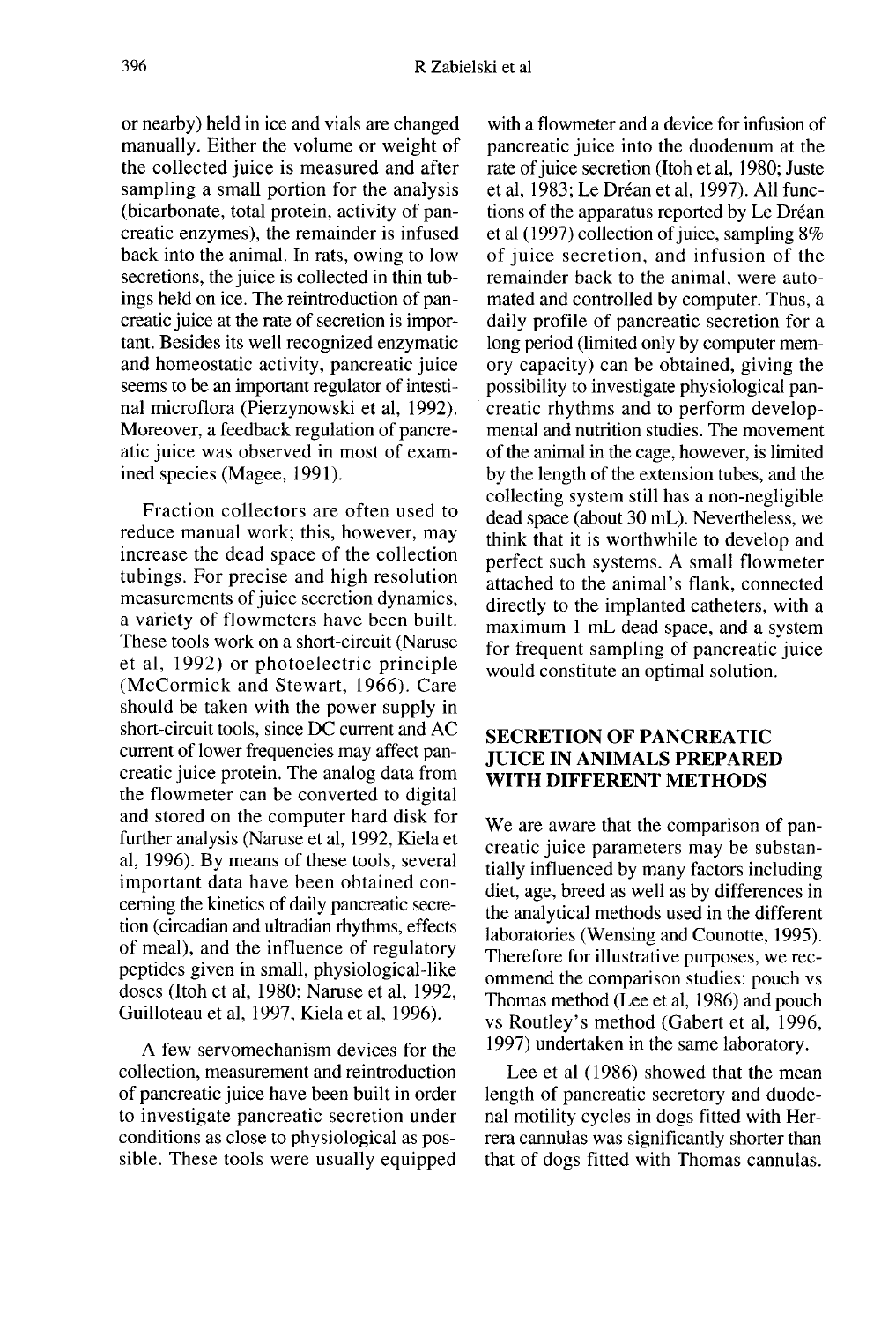In the latter the motility cycles were of normal duration similar to non-cannulated dogs. Moreover, secretion of pancreatic juice (peak secretion and secretion per cycle) was higher in dogs fitted with Herrera cannulas than in dogs fitted with Thomas cannulas, while bicarbonate outputs showed the opposite results. No protein or enzyme data were compared in this study.

In the study of Gabert et al (1996), the pigs prepared with the duodenal pouch secreted substantially less bicarbonate, and demonstrated a much lower activity of trypsin, chymotrypsin, colipase and carboxyl ester hydrolase than the pigs with the catheter implanted in the duct. By contrast, the lipase activity and the total protein output were slightly increased with the pouch method. This suggests that enterotomy during pouch preparation cuts some essential neural pathways that regulate the amount of pancreatic secretion. This finding could be explained by a feed-back stimulation of enzymatic proteins followed by their inactivation by trypsin in the pouch. Moreover, in Routley's method, all the specimens showed much larger variations during each collection period, suggesting that this method is more sensitive to the physiological fluctuations of pancreatic secretions in the pig (Kiela et al, 1996). Electrophoretic separation of proteolytic enzymes showed that in the pancreatic juice collected using pouch method the proteolytic enzymes are near fully active or fully active (Gabert et al, 1997). Moreover, in the pouch method an inactivation or breakdown of some proteolytic enzymes has been evidenced in collected pancreatic juice. By contrast, in the Routley method the majority of enzymes was collected in an inactive form, and incubation of collected juice with enterokinase greatly increased the activity of enzymes.

Finally, some validation of Routley's method vs pancreatic tissue homogenates could be drawn from our studies in calves (Guilloteau et al, 1985, Le Dréan et al,

1997). Comparison of the results of interdigestive trypsin and chymotrypsin activities obtained in pancreas tissue homogenates and in pancreas juice showed parallel variations around weaning time as well as following changes of milk replacer formula.

## **CONCLUSIONS**

To date there is no single, ideal chronic model of pancreatic juice collection. The methods reported so far present both advantages and serious limitations. Pouch methods do not collect pure inactive pancreatic juice and are surgically complicated. On the other hand, they do not need special care of the cannulas and seem to be adequate for long term studies. Roultey catheters need systematic inspection and cleaning but are excellent to study the developmental aspects and neurohormonal regulations. The Thomas method eliminates the above mentioned drawbacks, but requires long postsurgical recovery and a rather strict immobilization of the test animal during collection. Therefore the best solution is to take into consideration all the advantages and disadvantages before adopting a single method for a particular study.

In conclusion, the various methods currently used are nevertheless capable of providing new and relevant information regarding the physiology and pathology of the exocrine pancreas. These methods are continually being modified; the materials for implantation and the conditions of animal maintainance are constantly improving. New tools for automated collection and registration of juice flow are under development. Dynamically developed non-invasive methods (eg, aspiration endoscopy) as well as in vitro techniques (perfusion studies of pancreas, studies on isolated pancreatic cells, etc) represent a significant supplement to chronic cannulation studies but cannot completely replace the current cannulation methods. Moreover, the physiological relevance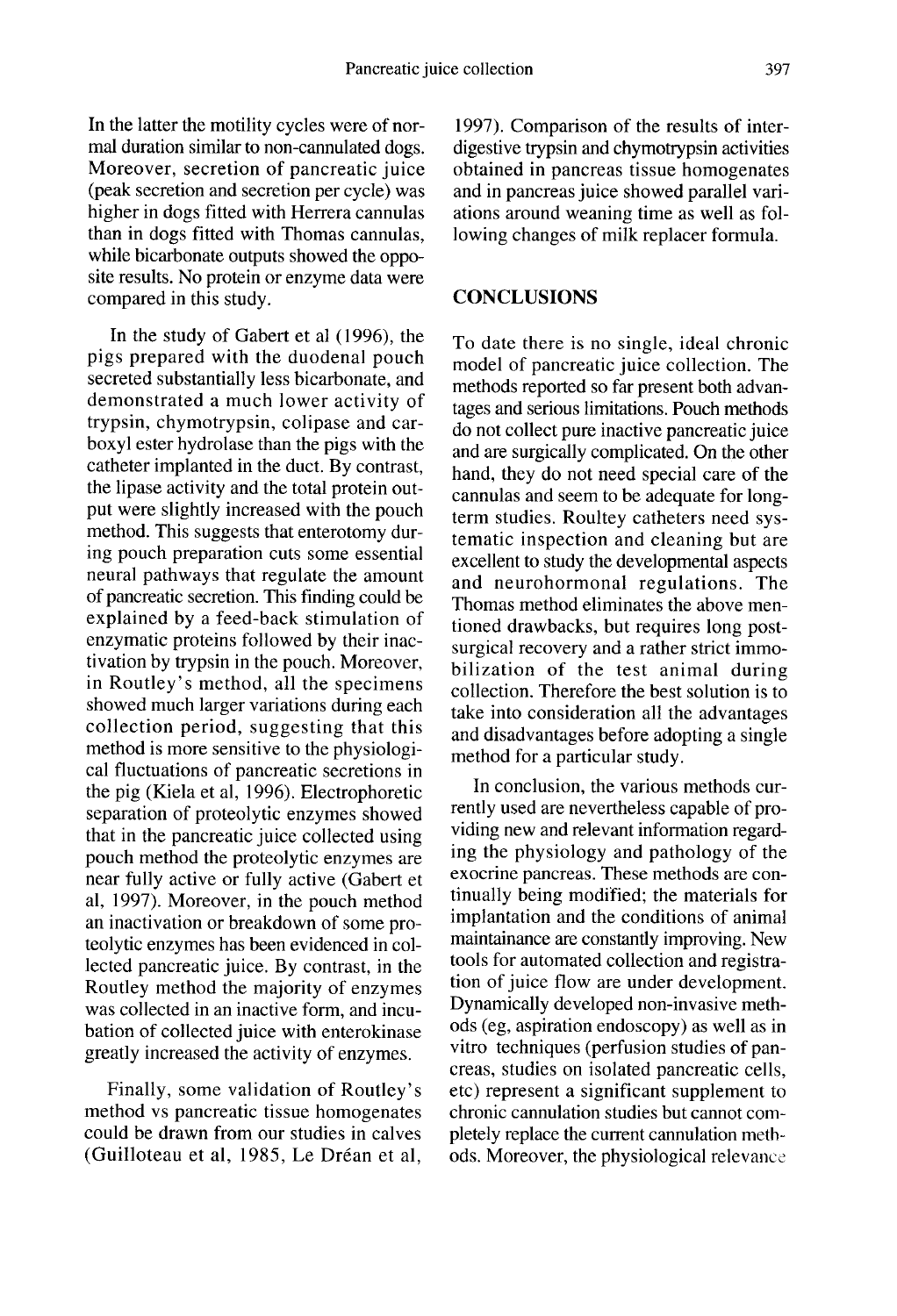of in vitro findings still needs to be validated in whole-animal studies on chronically cannulated animals.

#### ACKNOWLEDGMENTS

The help of Mrs D Fontaine in the language revision of the manuscript is gratefully acknowledged. This work was supported by the State Committee for Scientific Research (Poland), grant No 5 S310 018 07.

#### **REFERENCES**

- Aliev AA (1974) Opredelennye Metody lssledowanii Selskokhozjastvennych Zhivotnych. Nauka, Leningrad
- Butler HC, Brinkman DC, Klavano PA ( 1960) Cannulation of the bovine pancreatic duct. Am J Vet Res 21, 205-211
- Corring T, Aumaitre A, Durand G, Rerat A ( 1972) Permanent fistulation of the exocrine pancreas in the pig: Application to the response of pancreatic secretion to a meal. Ann Biol Anim Biochim Biophys 12, 109-124
- Dragstedt LR, Montgomery ML, Ellis JC ( 1930) New type of pancreatic fistula. Proc Soc Exper Biol Med 28,109-110
- Gabert VM, Jensen MS, Jorgensen H, Engberg RM, Jensen SK (1996) Exocrine pancreatic secretions in growing pigs fed diets containing fish oil, rapeseed oil or coconut oil. J Nutr 126, 2076-2082
- Gabert VM, Jensen MS, Westrom BR, Pierzynowski SG (1997) Electrophoretic separation of proteolytic enzymes in pancreatic juice collected with the pouch or catheter method. Int J Pancreatol (in press)
- Grahame T (1943) Topographical Anatomy of the Dog.<br>Ed O Charnockl Bradley, 4th ed. Oliver and Boyd Ltd, London, 45-47
- Green GM, Miyasaka K (1983) Rat pancreatic response to intestinal infusion of intact and hydrolyzed pro-<br>tein. Am J Physiol G394-G398, 245
- Guilloteau P, Corring T, Toullec R, Guilhermet R (1985) Enzyme potentialities of the abomasum and pancreas of the calf. 11. Effects of weaning and feeding a liquid supplement to ruminant animals. Reprod Nutr Develop 25, 481-493
- Guilloteau P, Le Huerou-Luron I, Chayvialle JA, Toullec R, Zabielski R, Blum JW (1997) Gut regulatory peptides in young cattle and sheep. J Vet Med A 44, 1-23
- Hee JH, Sauer WC, Berzins R, Ozimek L (1985) Permanent re-entrant diversion of porcine pancreatic secretion. Can J Anim Sci 65, 451-457
- Herrera F, Kemp DR, Tsukamoto M et al (1968) A new cannula for the study of pancreatic function. J Appl Physiol 25, 207-209
- Hill KJ, Taylor RB (1957) Collection of pancreatic juice from the conscious sheep. J Physiol 139, 26
- Itoh Z, Honda R, Hiwatashi K (1980) Biphasic secretory response of exocrine pancreas to feeding. Am J Physiol G332-G337, 238
- Juste C, Corring T, Le Coz Y (1983) Bile restitution procedures for studying bile secretion in fistulated pigs. Lab Anim Sci 33, 199-202
- Kato S, Usami M, Ushijima J (1984) The effect of feeding on pancreatic exocrine secretion in sheep. Jpn J Zootechn Sci 55, 973-977
- Kiela P, Zabielski R, Podgurniak P, Midura M, Barej W, Gregory PC, Pierzynowski SG (1996) Cholecystokinin-8 and Vasoactive Intestinal Polypeptide stimulate exocrine pancreatic secretion via duodenal mediated mechanisms in the conscious pig.  $Exp$ Phvsiol 81, 375-384
- Konturek SJ, Dubiel J, Gabrys B (1970) New methods of forming the chronic pancreatic fistula in cats. Acta Physiol Pol 21, 483-490
- Le Dréan G, Le Huerou-Luron I, Chayvialle JA, Philozue-Rom6 V, Gestin M, Bernard C, Toullec R, Guilloteau P (1997) Kinetics of pancreatic exocrine secretion and plasma gut regulatory peptide release in response to feeding in preruminant and rumi-<br>nant calves. Comp. Biochem. Physiol. A (in press)
- Lee KY, Shiratori K, Chen YF, Chang T-M, Chey WY (1986) A hormonal mechanism for the interdigestive pancreatic secretion in dogs. Am J Physiol G759-G764, 251
- Le Meuth V, Philouze-Romé V, Le Huerou-Luron I, Formal M, Vaysse N, Gespach C, Guilloteau P, Fourmy D (1993). Differential expression of Aand B-subtypes of cholecystokinin/gastrin recep tors in the developing calf pancreas. Endocrinology 133, 1182-1191
- Magee DF (1961) An investigation into the external secretion of the pancreas in sheep. *J Physiol* 158, 132-l43
- Magee DF (1991) Is there a duodenal-pancreas nega tive feed-back? Int J Pancreatol 8, 367-377
- Magee DF, Naruse S (1983) Neural control of periodic secretion of the pancreas and the stomach in fasting dogs. *J Physiol* 344, 153-160
- Markowitz J (1954) Experimental Surgery, 3rd ed. The Williams & Wilkins Company, Baltimore, MA, USA
- McCormick RJ, Stewart WE (1966) Pancreatic secre-
- tion in the bovine calf. J Dairy Sci 50, 568-571<br>Naranjo JA, Valverde A, Martinez de Victoria E, Manas M, Moreno M (1986) Surgical preparation for the study of pancreatic exocrine secretion in the conscious preruminant goat. Lab Anim 20, 231-233
- Naruse S, Suzuki T, Ozaki T (1992) The effect of pituitary adenylate cyclase activating polypeptide